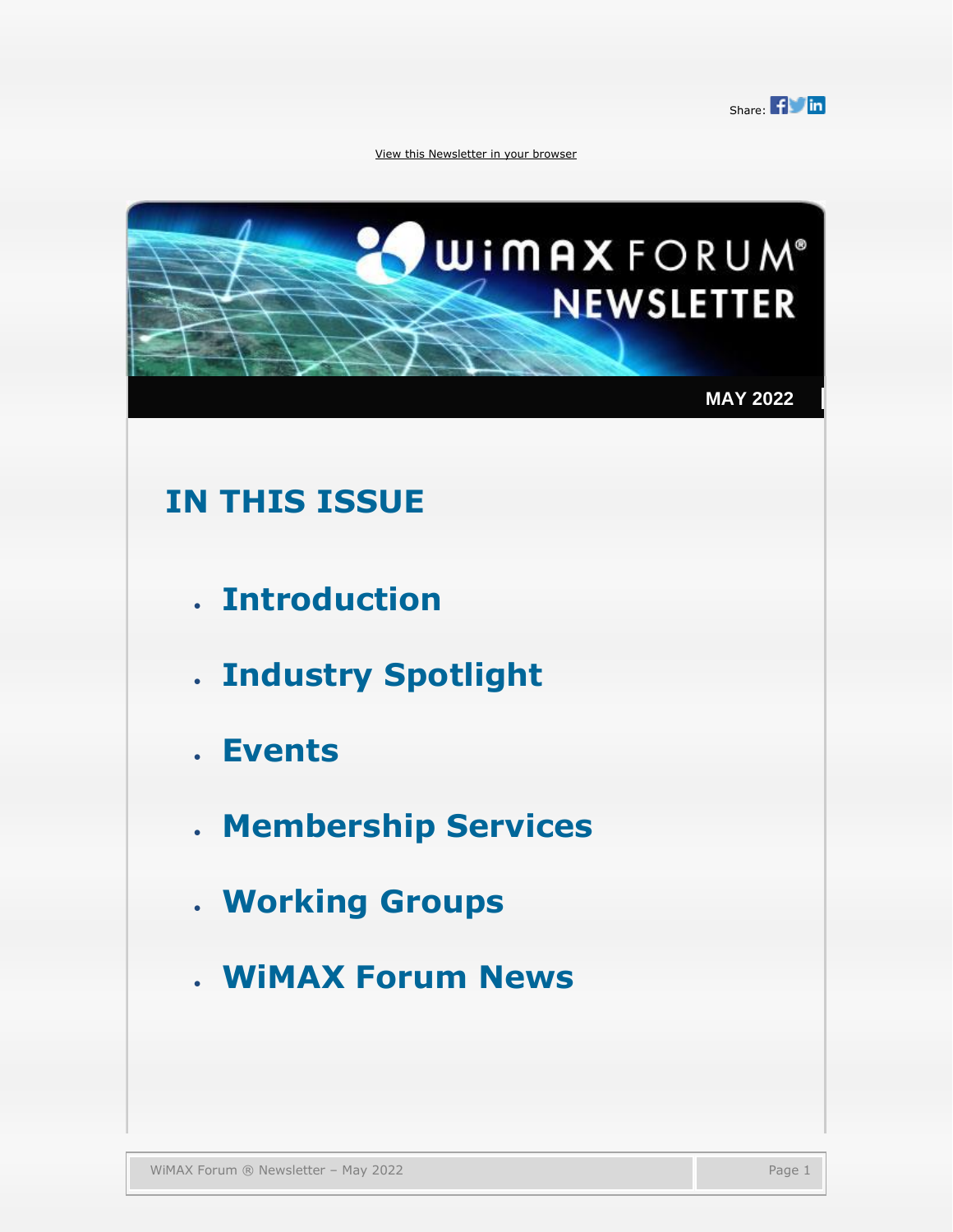# **INTRODUCTION**

Dear Respected Colleagues,

The **[WiMAX Forum](http://wimaxforum.org/)** with the collaboration and support of our **[Board of](http://wimaxforum.org/Page/About/Board-of-Directors)  [Directors](http://wimaxforum.org/Page/About/Board-of-Directors)**, **[Member Companies](http://wimaxforum.org/Company/Directory)**, **[Working Group Representatives](http://wimaxforum.org/Page/About/Working-Groups)** and industry experts continue producing important work to promote growth, innovation, increase awareness and advance the Aeronautical Mobile Airport Communication (**[AeroMACS](http://wimaxforum.org/Page/AeroMACS)**), **[WiGRID](http://wimaxforum.org/Page/WiGRID)**, and the **[WiMAX](http://wimaxforum.org/Page/Initiatives)** technology.

Last month, the WiMAX Forum President, Declan Byrne presented "Efficient Spectrum Management Practices for the Aviation Industry" at the **[ICNS](https://wimaxforum.org/Page/Events/ICNS-2022)  [Conference](https://wimaxforum.org/Page/Events/ICNS-2022)**. The spectrum allocations dedicated and reserved to aviation applications are more secure and eliminates interference from other networks or devices. The WiMAX Forum discussed how an efficient spectrum management practice for the aviation community can be achieved by a common-use of the spectrum. The ICNS Conference took place on April 5-7, 2022 in Herndon, Virginia.



This month, the WiMAX Forum received the registration approval for the AeroMACS WiMAX Forum Certified logo trademark. The WiMAX Forum offers certification for AeroMACS products at the AeroMACS Designated Certification Laboratory (ADCL) based on the requirements defined in aviation industry standards. For more information, please click **[here](https://wimaxforum.org/Page/Certification)**.



While we have fruitful conversations, raise awareness about our initiatives, achieve milestones through collaboration, we see concrete results from our activities with the expectation that the market share will expand and succeed. To foster a prosperous environment and future for the WiMAX ecosystem, the WiMAX Forum with the participation of our Member Companies will host, attend, and participate globally with speakers in key industry events. Through our events, speaking opportunities, and webinars, we are reaching out to diverse audiences in the WiMAX community in ways that will best serve all stakeholders.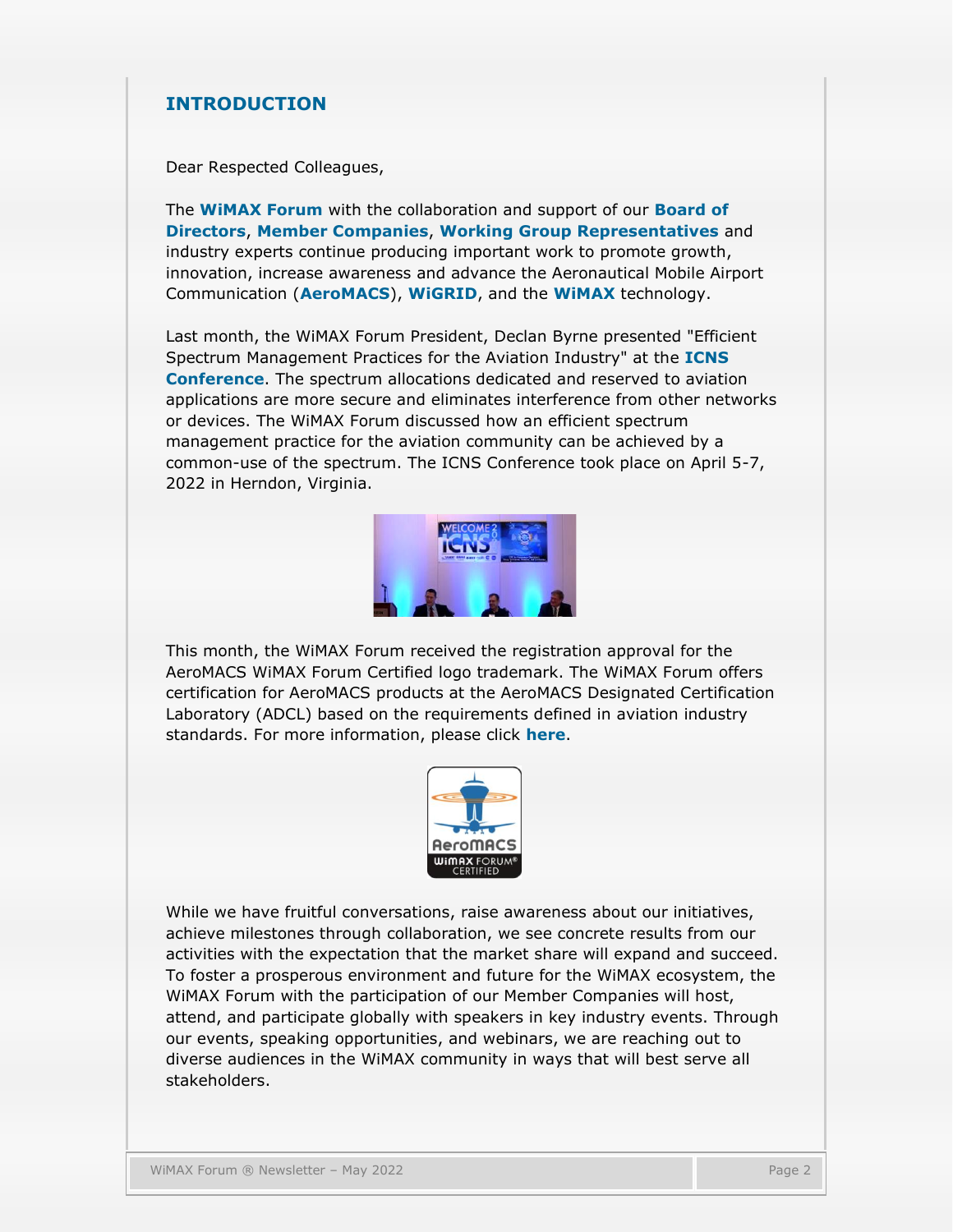Next month, on June 1-3, 2022 the WiMAX Forum Member Company **[CelPlan](https://wimaxforum.org/Company/Info/412-CELPLAN-TECHNOLOGIES)  [Technologies](https://wimaxforum.org/Company/Info/412-CELPLAN-TECHNOLOGIES)** will be exhibiting at the **[Connected Aviation Intelligence](https://wimaxforum.org/Page/Events/Connected-Aviation-Intelligence-2022)  [Summit](https://wimaxforum.org/Page/Events/Connected-Aviation-Intelligence-2022)**. Leonhard Korowajczuk - CEO/CTO - CelPlan Technologies will also make a presentation on "AeroMACS or How to Improve Customer Experience and Save the Aviation Industry Millions of Dollars." The Connected Aviation Intelligence Summit will take place at the Hyatt Regency in Reston, Virginia.



Digital Transformation, AI & Innovation

The WiMAX Forum will continue to increase awareness of, educate, and meet with industry leaders worldwide about implementing and developing AeroMACS and WiMAX networks in ways that will best serve all stakeholders. We will continue attending, and participating at key industry events to bring the highest value to the WiMAX community. Please stay tuned and for more information, visit our website at **[WiMAXForum.org](http://wimaxforum.org/)**, **[YouTube Channel](https://www.youtube.com/channel/UCwkxFaRSO4rqHKiwAtI3wWA)** and Social Media (**[Facebook](https://www.facebook.com/WiMAXForum)**, **[LinkedIn](https://www.linkedin.com/company/wimax-forum/)** and **[Twitter](https://twitter.com/wimax_forum)**).

Please reach out to us directly at **[info@wimaxforum.org](mailto:info@wimaxforum.org)** if you have any questions or comments and we would be happy to schedule a time to speak with you. We at the WiMAX Forum wish you a wonderful end of month and hope to see you soon!

Best Regards, WiMAX Forum

# <span id="page-2-0"></span>**INDUSTRY SPOTLIGHT**

The WiMAX Forum maintains a bustling schedule of public appearances, white paper publications, webinars, and press releases on behalf of our industry. Below you can find the most relevant activities and latest communications.

#### • **ICNS Tech-Talk: Internet Protocol Suite (IPS) With Boeing**

Greg Saccone is a Technical Fellow, Airspace Operational Efficiency, at Boeing Research and Technology. Greg has 25+ years in the aeronautical datalink communication area. He works on advanced air traffic management concepts, research, operational trials, and implementation, specializing in data link communication and flight data processing. Regarding the IPS projects at Boeing, Greg leads both internal and joint industry research projects.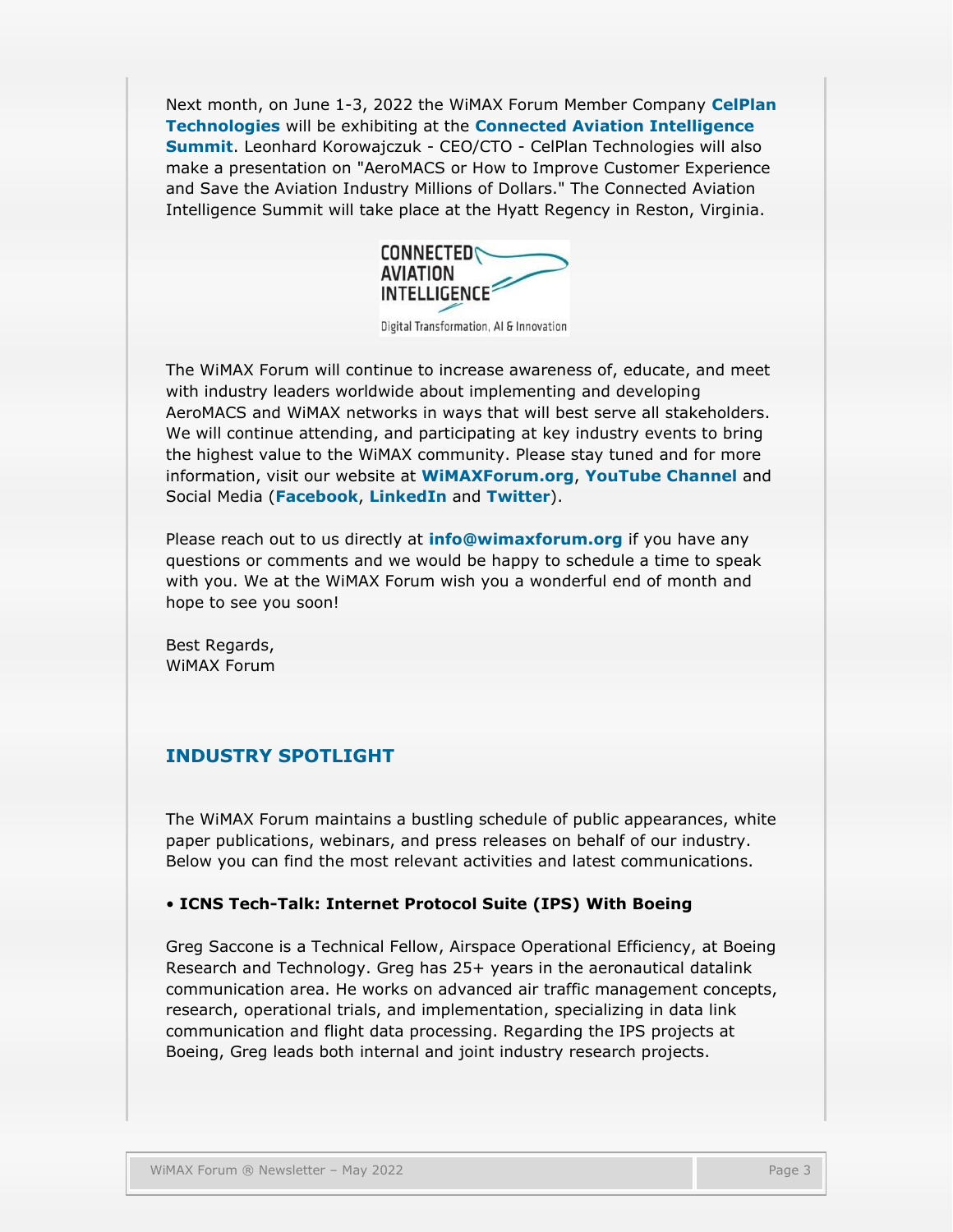#### **To view the complete presentation, please click [here.](https://www.youtube.com/watch?v=IYsULj6ce7Q)**

### • **Aeronautical Networks for In-Flight Connectivity: A Tutorial of the State-of-the-Art and Survey of Research Challenges**

The aeronautical networks attract the attention of both industry and academia since Internet access during flights turns to the crucial demand from luxury with the evolving technology. This In-Flight Connectivity (IFC) necessity is currently dominated by the satellite connectivity and Air-to-Ground (A2G) network solutions. However, the high installation/equipment cost and latency of the satellite connectivity reduce its efficiency.

**To read the complete publication, please click [here.](https://pureadmin.qub.ac.uk/ws/portalfiles/portal/288660684/Aeronautical_Networks_for_In_Flight_Connectivity_A_Tutorial_of_the_State_of_the_Art_and_Survey_of_Research_Challenges.pdf)**

## <span id="page-3-0"></span>**EVENTS**

In the coming months, the WiMAX Forum will host, participate, attend, and support events globally. We continue our efforts to bring you quality conferences hosted by the WiMAX Forum, and we will present and participate at key industry events. The WiMAX Forum team looks forward to seeing you at these events.

#### **Upcoming Events:**



**Connected Manufacturing** 

Forum

**June 1-3, 2022 AeroMACS Participation** Reston, VA For more information visit: **[Connected Aviation](https://wimaxforum.org/Page/Events/Connected-Aviation-Intelligence-2022)  [Intelligence](https://wimaxforum.org/Page/Events/Connected-Aviation-Intelligence-2022)**

**July 25-26, 2022** San Diego, CA For more information visit: **[Connected Manufacturing](https://wimaxforum.org/Page/Events/Connected-Manufacturing-2022)**

The WiMAX Forum plans to host and participate in other events over the course of the year. As details concerning these events are finalized, we will be certain to keep you informed. **For more information about our events, please visit: [WiMAX Forum Events](http://www.wimaxforum.org/Page/Events)**.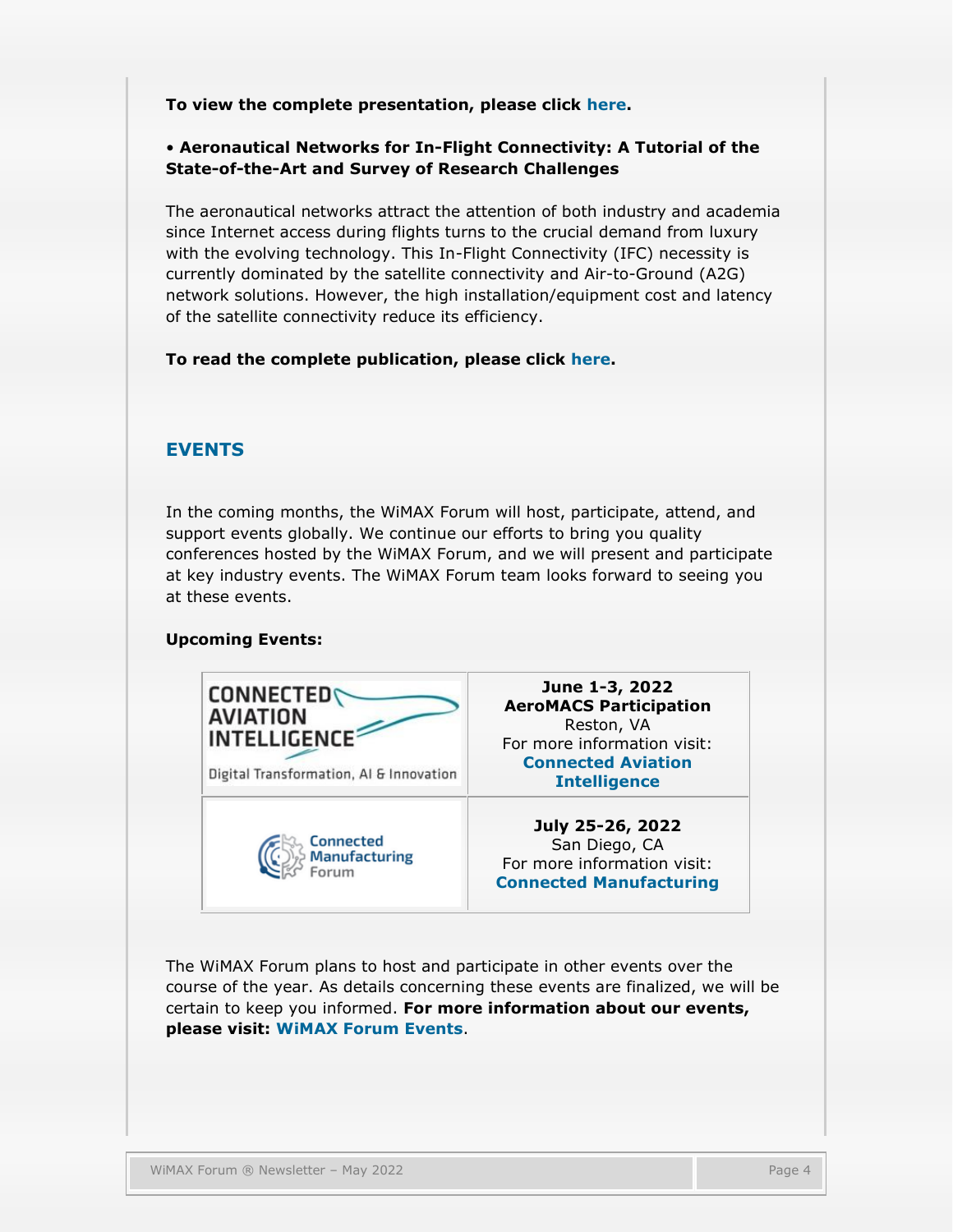## <span id="page-4-0"></span>**MEMBERSHIP SERVICES**

The **[WiMAX Forum Membership](http://wimaxforum.org/Page/Membership/how-to-join)** provides a wide range of **[benefits and](http://wimaxforum.org/Page/Membership/Membership-Benefits)  [services](http://wimaxforum.org/Page/Membership/Membership-Benefits)** that promote growth and innovation of AeroMACS, WiGRID, and WiMAX technology.

Only WiMAX Forum Members can **[certify](http://wimaxforum.org/Page/Certification)** products to guarantee interoperability and standard compliance for AeroMACS, WiGRID, and WiMAX; secure networks using **[Public Key Infrastructure \(PKI\)](http://wimaxforum.org/Page/Security)** certificates; develop technical specifications; influence favorable regulatory environments; and contribute to the growth of the industry through standards development that satisfy the market needs, among other advantages.

The WiMAX Forum is committed to delivering the value necessary for our members to get the most from their membership, and we are always engaging with individual members to discuss how we can better serve them. If you are interested in speaking with our leadership team on our specific initiatives or have any questions, please send a message to **[info@wimaxforum.org](mailto:info@wimaxforum.org)**.

**The WiMAX Forum is the best place to access, leverage, and influence the growth and development of the AeroMACS, WiGRID, and WiMAX Technology. So be a leader and step up to get involved today!**

### <span id="page-4-1"></span>**WORKING GROUPS**

The WiMAX Forum technical activities are organized through a number of Working Groups to address critical areas, produce technical requirements, develop technical specifications, advise the Forum and bring Certified products to the marketplace. The **[WiMAX Forum Working Groups](http://www.wimaxforum.org/Page/About/Working-Groups)** are key to the development of WiMAX technology and participation is encouraged for all WiMAX Forum Members.

Working Group Members and various key organizations collaborate to promote growth, accelerate the adoption, deployment and expansion of the **[AeroMACS](http://www.wimaxforum.org/Page/AeroMACS)** and **[Smart Energy](http://www.wimaxforum.org/Page/Initiatives/WiGRID)** markets, through product innovation, certification and spectrum access solutions. The Working Groups are planning and developing important projects, scheduling a number of activities and we need the help of your technical experts in these groups as the market share expands and succeed.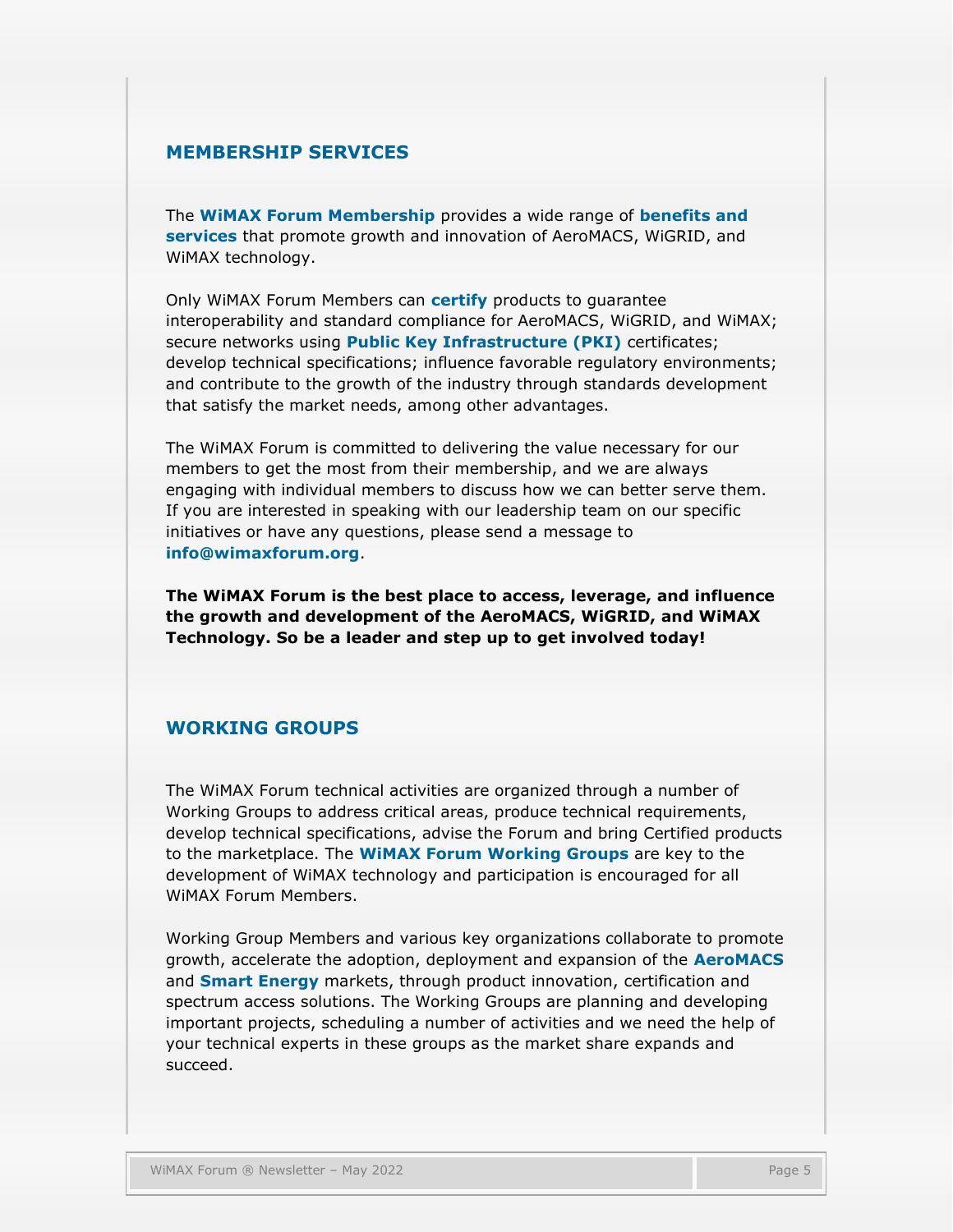The Aviation Working Group (AWG) acts as a focal point for Worldwide Aviation Industry interest in AeroMACS as a technology for Aviation Applications on a global basis. And the Smart Energy Working Group (SEWG) acts as a focal point for Smart Energy Applications, and will promote WiMAX as the premiere technology on a globally.

AWG members are working in various AeroMACS projects including: development and maintenance of specifications related to AeroMACS Product Certification, AeroMACS Public Key Infrastructure (PKI), Federal Communications Commission (FCC) AeroMACS Petition for Rulemaking, Inperson and Virtual Conferences, Webinars and other initiatives to maximize the potential for AeroMACS.

This month the WiMAX Forum, received the approval for the AeroMACS WiMAX Forum Certified logo trademark registration. The WiMAX Forum offers certification for AeroMACS products at the AeroMACS Designated Certification Laboratory (ADCL) based on the requirements defined in aviation industry standards.

AWG members and the aviation industry continue to cooperate to demonstrate the immense potential and benefits of AeroMACS as the technology selected to support the safety and regularity of flights. AWG members along with industry representatives have been collaborating to expand the AeroMACS profile to include additional technologies while continuing to harmonize RTCA and EUROCAE Specifications.

The AWG has started the process to propose the inclusion of other technologies within the AeroMACS Private Network Spectrum, while recommending the necessary modifications to existing requirements, specifications and standards. AWG members will participate this month at the International Civil Aviation Organization (**[ICAO](https://www.icao.int/Pages/default.aspx)**) Data Communication Infrastructure Specific Working Group of the Communications Panel (CP-DCIWG) and present the working paper "Enhancement of AeroMACS SARPs and Technical Manual."

By opening the AeroMACS Profile to additional technologies, the AWG is helping to build a more robust market to facilitate the wide-spread deployment of AeroMACS worldwide as the leading standardized technology selected to support the safety and regularity of flights. The initiative is being recommended by AWG members to enable future communications infrastructure required to support current and emerging operating concepts.

The **[AeroMACS PKI](https://wimaxforum.org/Page/Security)** is commercially available to the industry planning AeroMACS deployments as well as serving as a PKI model for other Aviation technologies. AWG members work closely with the ICAO and the aviation industry to ensure that the produced security policies and specifications can be used as guidelines to other groups.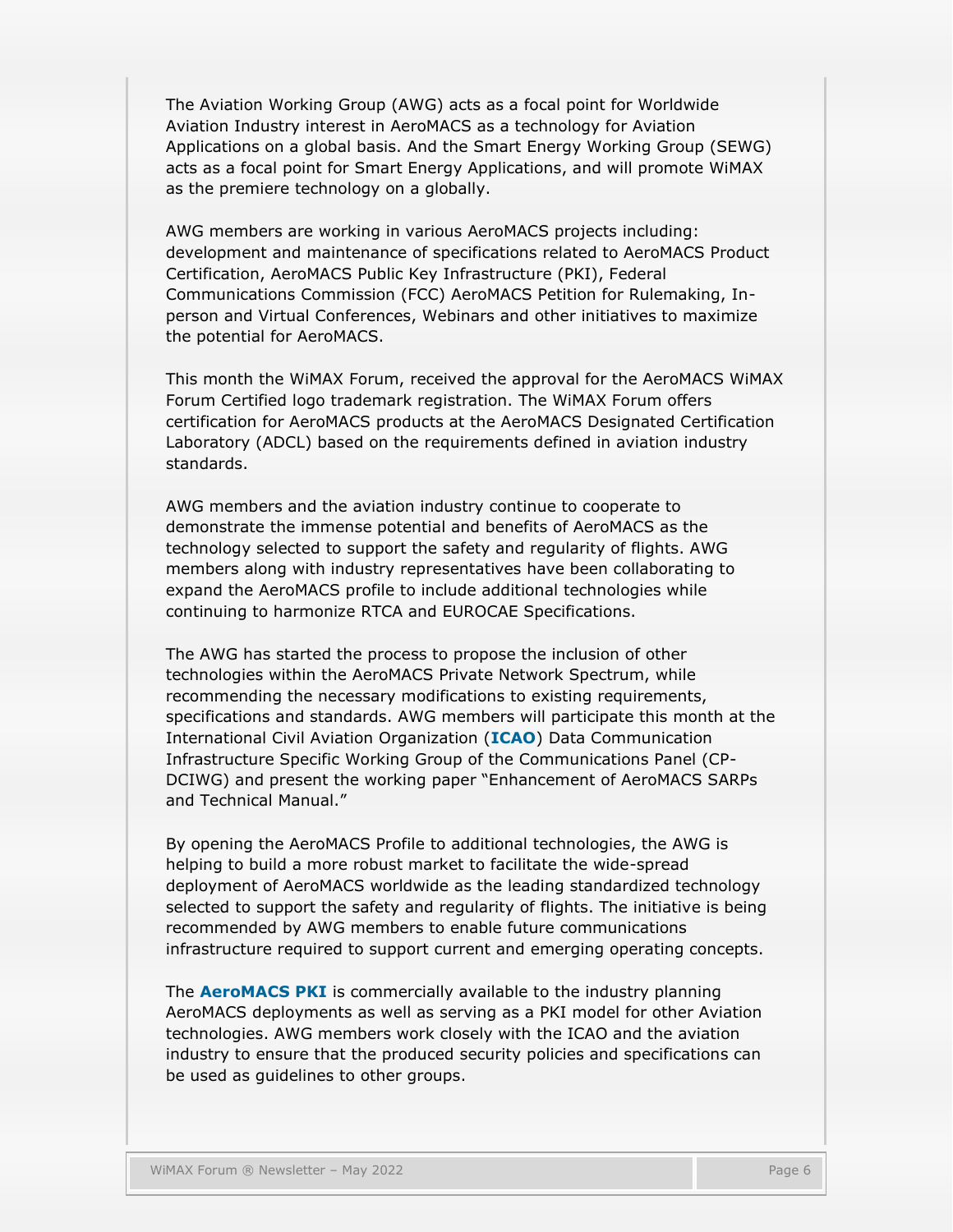The AeroMACS PKI is provided by the WiMAX Forum in partnership with **[Eonti](http://wimaxforum.org/Company/Info/1197-EONTI)** as the Management Authority (MA). Strategic guidance for the AeroMACS PKI Program is provided by the AeroMACS Advisory Council (AAC), which is a collaborative body comprised of Members of the WiMAX Forum, worldwide regulatory organizations and ICAO. An overview of the AeroMACS PKI process is available here: **[AeroMACS PKI Users Overview](http://files.wimaxforum.org/Document/Download/WMF_AeroMACS_PKI_Users_Overview_V.06_02-27-19)**.

SEWG members work closely with IEEE to bring to market devices for narrowband applications and other sub 1GHz spectrum. The IEEE 802.16t project specifies operation in licensed spectrum for mission critical entities that have a strong preference for private, licensed networks for their data communications needs. If you are interested in participating on this activity, please contact us.

The WiMAX Forum Working Groups are chartered to bring industry leaders together to collaborate and contribute to the development of technical specifications, technical requirements, harmonization of documents, and provide coordinated recommendations to advise the Forum. For more information on our Working Groups, please visit: **[WiMAX Forum Working](http://www.wimaxforum.org/Page/About/Working-Groups)  [Groups](http://www.wimaxforum.org/Page/About/Working-Groups)**.

Participation by industry experts and organizations is crucial to influence and leverage the Working Groups activities, and contribute to the development of the market. If you are interested in participating in our Working Groups, please contact us at **[info@WiMAXForum.org](mailto:info@WiMAXForum.org)** and we will be happy to speak with you about this opportunity.

**Working Group activity is integral to the success of the Forum, and your participation is important!**

### <span id="page-6-0"></span>**WiMAX FORUM NEWS**

The WiMAX Forum weekly Newsbrief contains the summary of news from around the WiMAX ecosystem and is intended as a benefit to our community. If you do not yet receive the Newsbrief and wish to do so, please sign up here: **[WiMAX Newsbrief](http://visitor.r20.constantcontact.com/manage/optin?v=001pfPluQc8rlw1DlfjGS27Lt7zCnqPIzDihirUg22az7f_PYv2ddszHzenf5zYlCQADjpvUurEB82A3iFhF_oSs1FxTOQjOegbFIkWZ1_f7Y8PaDpKRjL1IsXfE9L4IjHMjClml8c02Ns9VA3pNdJjxc-Ud49NZ-6MNExRJn5hAIU%3D)**.

#### **Below is a summary for the month of May:**

- **[Connected Aviation Intelligence 2022](https://wimaxforum.org/Page/Events/Connected-Aviation-Intelligence-2022)**
- **[Airline body IATA now sees industry recovery in 2023](https://www.reuters.com/business/aerospace-defense/iata-boss-says-high-fuel-prices-not-likely-impact-travel-demand-now-2022-05-09/)**
- **[5G application of civil aviation in China, China and the United](https://xw-qq-com.translate.goog/cmsid/20220212A00LM100?_x_tr_sl=auto&_x_tr_tl=en&_x_tr_hl=en)  [States have different regulatory attitudes](https://xw-qq-com.translate.goog/cmsid/20220212A00LM100?_x_tr_sl=auto&_x_tr_tl=en&_x_tr_hl=en)**
- **[Making an impact with Digital Trust for a better tomorrow](https://www.cxotoday.com/interviews/making-an-impact-with-digital-trust-for-a-better-tomorrow/)**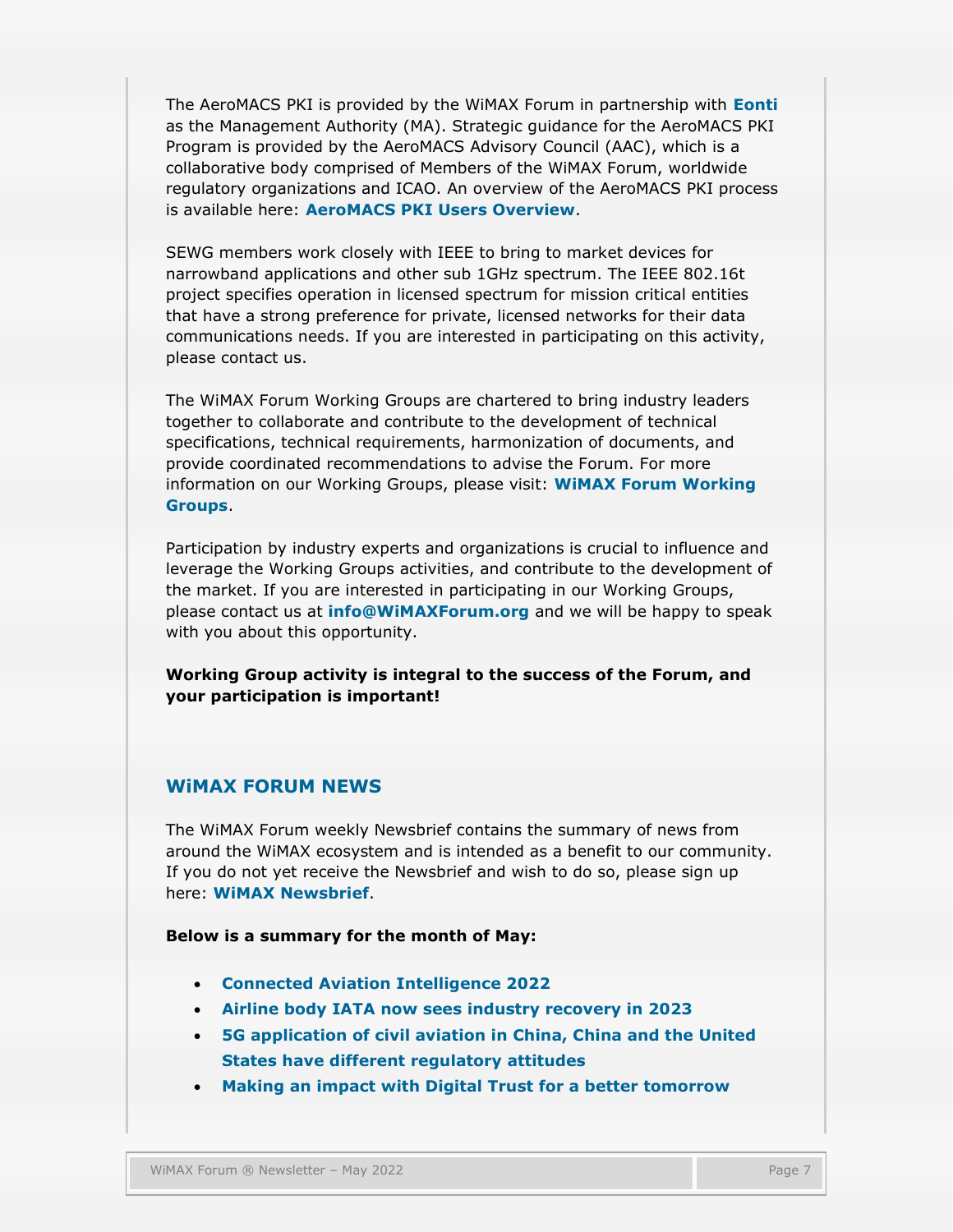- **[Latest air traffic forecasts illustrate encouraging recovery and](https://www.icao.int/Newsroom/Pages/Latest-air-traffic-forecasts-illustrate-encouraging-recovery-and-higher-growth-in-global-air-travel.aspx)  [higher growth in global air travel](https://www.icao.int/Newsroom/Pages/Latest-air-traffic-forecasts-illustrate-encouraging-recovery-and-higher-growth-in-global-air-travel.aspx)**
- **["Europe for Aviation" is back at the 2022 World ATM Congress](https://www.eurocontrol.int/news/europe-aviation-back-2022-world-atm-congress)**
- **[Japan passes 195 million mobile customers milestone in March](https://www.telecompaper.com/news/japan-passes-195-million-mobile-customers-milestone-in-march--1425063)**
- **[Latest ACI data provides news insights on airports' financial](https://aci.aero/2022/05/18/latest-aci-data-provides-news-insights-on-airports-financial-health-during-the-first-year-of-the-pandemic/)  [health during the first year of the pandemic](https://aci.aero/2022/05/18/latest-aci-data-provides-news-insights-on-airports-financial-health-during-the-first-year-of-the-pandemic/)**
- **[DigiCert outlines its vision to help customers manage trust](https://www.helpnetsecurity.com/2022/04/29/digicert-security-summit/)  [across their digital footprint](https://www.helpnetsecurity.com/2022/04/29/digicert-security-summit/)**
- **[FAA Invests Millions to Build Safer, More Accessible Airports](https://www.faa.gov/newsroom/faa-invests-millions-build-safer-more-accessible-airports-across-us)  [Across the U.S.](https://www.faa.gov/newsroom/faa-invests-millions-build-safer-more-accessible-airports-across-us)**
- **[Podcast: IATA DG Willie Walsh On Challenges Airlines Are](https://aviationweek.com/air-transport/podcast-iata-dg-willie-walsh-challenges-airlines-are-facing-ramping-back)  [Facing Ramping Back Up](https://aviationweek.com/air-transport/podcast-iata-dg-willie-walsh-challenges-airlines-are-facing-ramping-back)**
- **[Aviation aims to accelerate sustainable, safe, digital European](https://www.internationalairportreview.com/news/176689/aviation-aims-to-accelerate-sustainable-safe-digital-european-sky/)  [sky](https://www.internationalairportreview.com/news/176689/aviation-aims-to-accelerate-sustainable-safe-digital-european-sky/)**
- **[Air traffic continues recovery across Europe](https://www.passengerterminaltoday.com/news/operations-news/air-traffic-continues-recovery-across-europe.html)**
- **[Aviation Meeting in Riyadh Draws Emphasis on Enhancing](https://english.aawsat.com/home/article/3639281/aviation-meeting-riyadh-draws-emphasis-enhancing-capabilities)  [Capabilities](https://english.aawsat.com/home/article/3639281/aviation-meeting-riyadh-draws-emphasis-enhancing-capabilities)**
- **[FCC's Spectrum Management Role Leads](https://www.jdsupra.com/legalnews/fcc-s-spectrum-management-role-leads-to-1026723/) to a New Proceeding [on Receiver Standards](https://www.jdsupra.com/legalnews/fcc-s-spectrum-management-role-leads-to-1026723/)**
- **[The future of 5G: What's left to do, and what lies ahead in 6G?](https://www.rcrwireless.com/20220505/test-and-measurement/the-future-of-5g-whats-left-to-do-and-what-lies-ahead-in-6g)**
- **[CPDLC Coming of Age](https://www.aerospacetechreview.com/cpdlc-coming-of-age/)**
- **[DigiCert Highlights Role of Digital Trust to Protect Against](https://www.digicert.com/about/news/digicert-highlights-role-of-digital-trust-to-protect-against-cybersecurity-threats)  [Cybersecurity Threats](https://www.digicert.com/about/news/digicert-highlights-role-of-digital-trust-to-protect-against-cybersecurity-threats)**
- **[Passenger Traffic Recovery Continues in March](https://www.iata.org/en/pressroom/2022-releases/2022-05-04-01/)**
- **[The FAA Wants 5G Sensitive Aircraft Equipment Replaced](https://simpleflying.com/faa-5g-sensitive-equipment-replacement/)**
- **[This is a big way we can help States address critical aviation](https://unitingaviation.com/news/technical-cooperation/this-is-a-big-way-we-can-help-states-address-critical-aviation-recovery-priorities-and-rebuild-capacities/)  [recovery priorities and rebuild capacities](https://unitingaviation.com/news/technical-cooperation/this-is-a-big-way-we-can-help-states-address-critical-aviation-recovery-priorities-and-rebuild-capacities/)**
- **[FCC taking a new look at one cause of spectrum squabbles:](https://www.politico.com/news/2022/04/25/fcc-taking-a-new-look-at-one-cause-of-spectrum-squabbles-shoddy-receivers-00026674)  [shoddy receivers](https://www.politico.com/news/2022/04/25/fcc-taking-a-new-look-at-one-cause-of-spectrum-squabbles-shoddy-receivers-00026674)**
- **[The top 10 busiest airports in the world by passenger number](https://www.internationalairportreview.com/article/32311/top-10-busiest-airports-world-passenger-number/)**
- **[IOT Solutions World Congress will feature a Testbed Area with](https://www.iotsworldcongress.com/press_release/institucional/iot-solutions-world-congress-will-feature-a-testbed-area-with-real-examples-of-disruptive-solutions/)  [real examples of disruptive solutions](https://www.iotsworldcongress.com/press_release/institucional/iot-solutions-world-congress-will-feature-a-testbed-area-with-real-examples-of-disruptive-solutions/)**
- **[Change Needed: European Flight Numbers Will See 44%](https://simpleflying.com/european-flight-numbers-will-see-44-growth-by-2050/)  [Growth By 2050](https://simpleflying.com/european-flight-numbers-will-see-44-growth-by-2050/)**
- **[FAA Begins Investing \\$1B of Bipartisan Infrastructure Law](https://www.faa.gov/newsroom/faa-begins-investing-1b-bipartisan-infrastructure-law-funding-air-traffic-control-system)  [Funding into Air Traffic Control System](https://www.faa.gov/newsroom/faa-begins-investing-1b-bipartisan-infrastructure-law-funding-air-traffic-control-system)**
- **[IOT Solutions World Congress](https://www.linkedin.com/posts/iotswc_protecting-the-device-lifecyclelessons-activity-6924995526396448768-J1T4/)**
- **[IATA Says Recovery Strong, Higher Airfares Inevitable](https://airwaysmag.com/iata-recovery-strong-high-fares/)**